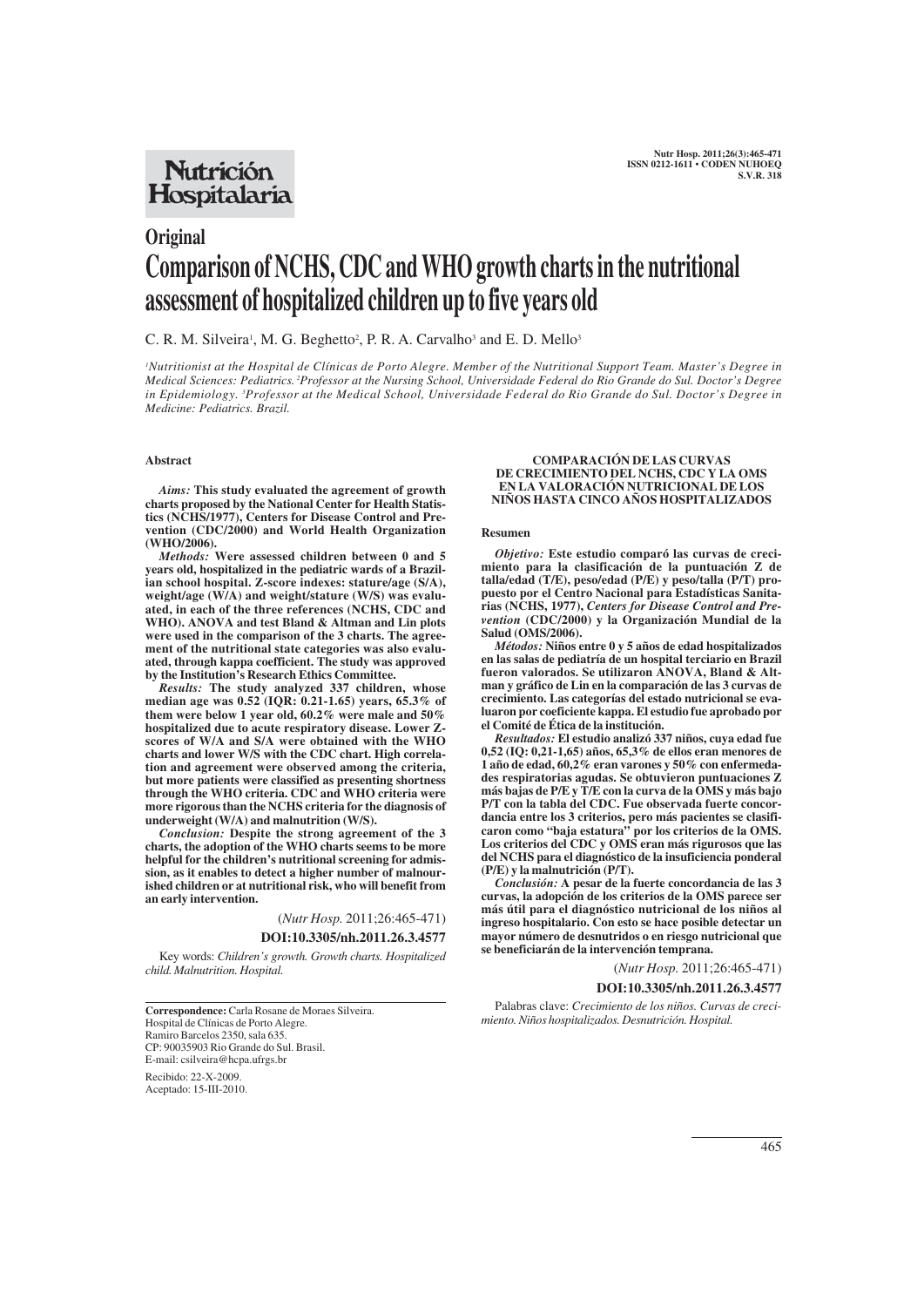#### **Abbreviattions**

WHO: World Health Organization. NCHS: National Center for Health Statistics. CDC: Centers for Disease Control and Prevention. S/A: stature/age. W/A: weight/age (W/A). W/S: weight/stature (W/S). SD: standard deviation. SPSS: Statistical Package for the Social Sciences. IQR: Interquartile range. MGRS: Multicentre Growth Reference Study.

## **Introduction**

The systematic assessment of nutritional state is an important procedure for the global health, recommended by the World Health Organization (WHO), the Brazilian Department of Health and the Brazilian Society of Pediatrics.1 This assessment can explain present and past occurrences and indicate probabilities of future risks to the child's health. For this purpose, growth charts are adopted, which relate values of weight, stature and age adjusted by gender, and where the percentiles or Z-score expected for the age are used in comparisons.

Today, three growth charts are available for the health professionals to monitor the nutritional state of children from 0 to 5 years of age: a) National Center for Health Statistics (NCHS/1977),<sup>2</sup> b) Centers for Disease Control and Prevention (CDC/2000)<sup>3</sup> and c) WHO/ 2006.4 For the development and validation of each of these instruments, studies were conducted in several populations, which could explain the differences found when assessing the same child through the three charts.

In the NCHS/1977 charts, all age groups and social classes were included in the group between 2 and 18 years old, but only white individuals of middle class were included in the age group between 0 and 36 months old. For the elaboration of the CDC/2000 charts, American individuals of ethnic diversity, between 0 to 20 years old, were included, upper and lower stature limits were extended, improvements in the statistical tests were made and new percentiles were presented to the 16 charts available. The instruments proposed in 2006 by the WHO, for children from 0 to 5 years old from different ethnic groups (data collected in several countries), were based on what is considered as "ideal" growth of these individuals, without economic, environmental, nutritional or genetic limitations to their development.

The children's nutritional state classification, regardless of the instrument employed, considers the percentile or Z-score to each evaluated index: stature/age (S/A), weight/age (W/A) and weight/stature (W/S).

Although developed and validated in the context of individuals not submitted to chronic and/or acute disorders, these instruments are widely used in nutritional

assessment routines of hospitalized children, where the cutoff points of Z-score for risk and malnutrition could be others, given the presence of new variables.

The purpose of this study was to compare the agreement of NCHS, CDC and WHO growth charts regarding the nutritional state classification of children between 0 and 5 years old hospitalized in a general hospital of high complexity in southern Brazil.

#### **Patients and methods**

This study is part of a more comprehensive study that assessed the alterations in the nutritional state of 426 hospitalized children<sup>5</sup> and was approved by the Research Ethics Committee of our Institution regarding its ethical and methodological aspects. So, this study evaluated 337 patients between 0 and 5 years of age, hospitalized between March and October 2004 in the pediatrics wards. Each patient was included only once, no matter a new hospitalization occurred in other occasions during the study period. Not included children from oncology and intensive care units, children with Down Syndrome, without clinical conditions for weight and/or stature measurement, such as those wearing cast immobilization, with muscular spasticity, bone deformity and those without a formal consent. The study was preceded by training to the research assistants on the invitation, study participation and consent obtention, proper technique of weight and stature measurements and study form filling.

This is an observational study. During the study period, no alterations were made to the routine services provided by the teams. The same study protocol was adopted for all patients; they were all evaluated in the first 48 hours of hospitalization. The patients were submitted to weight and stature measurements, always performed by two researchers, regardless of recent registrations of these data in the child's clinical records.

The body weight was measured using previously calibrated digital scales from the hospitalization division. Children up to two years old or up to 15 kg were weighted completely undressed; they were placed laying or sitting in the middle of the scale, without any external support. Taller children were weighted in light clothes or sitting in the middle of the scale, without any external support. For length measurement, children up to 2 years old were placed laying on a flat place, and a ruler with a fixed support at one end for the head positioning and a retractable support at the other end for feet positioning (procedure performed by two investigators to ensure stretched body and correct positioning). The stature was measured with an anthropometer, where the child was placed barefoot, with ankles together in contact with the vertical rod of the anthropometer, head in erect position, and the horizontal cursor of the anthropometer retracted to the highest point of the child's head.

Z-score values for indexes S/A, W/A and W/S were obtained for each child, in each of the three references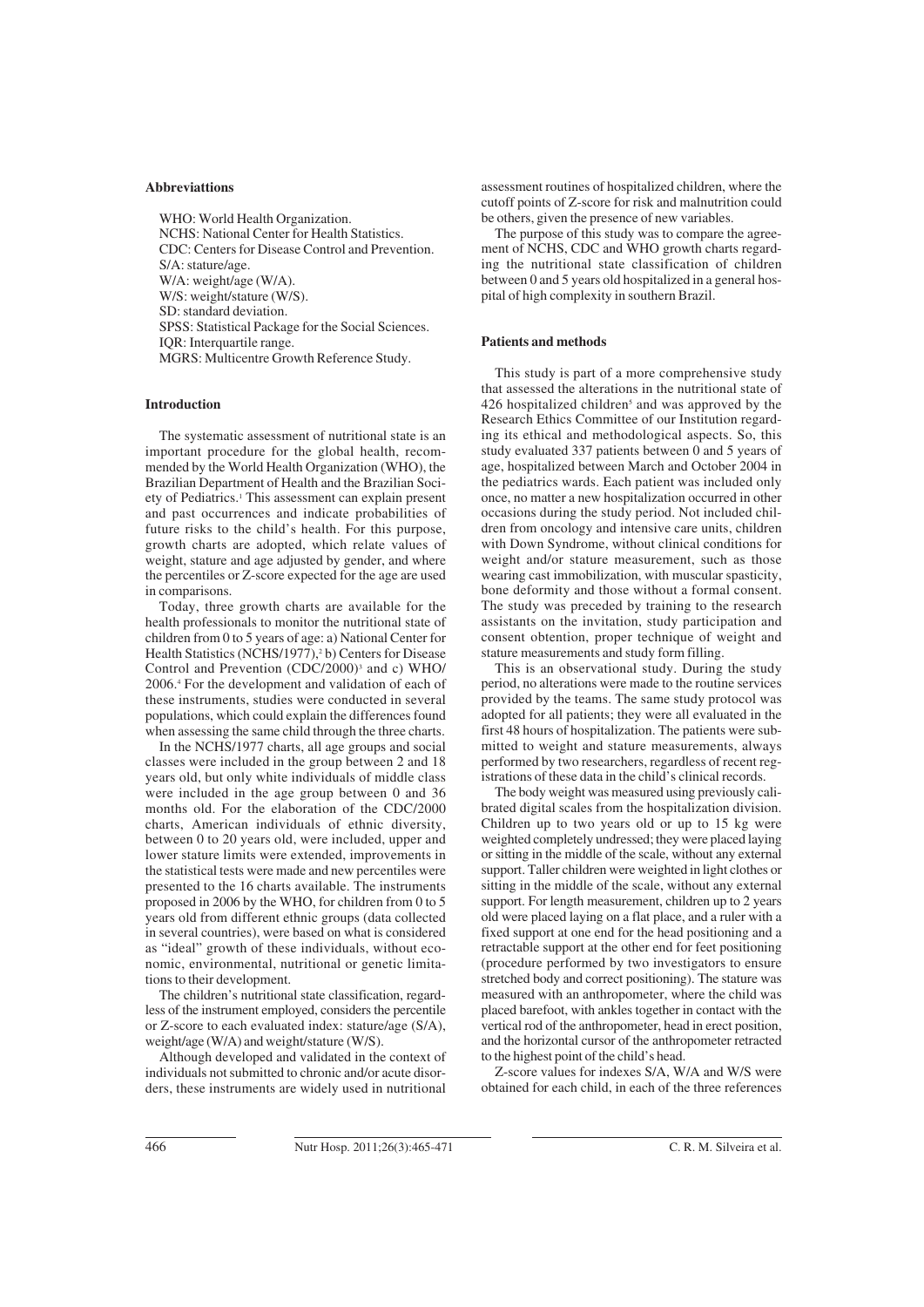(NCHS/1997, CDC/2000 and WHO/2006). For the calculations, the following applications were used EPI INFO version 3.4.3 (NCHS/1997 and CDC/2000) and ANTHRO/2006 (OMS/2006). The nutritional state was classified as: (a) malnutrition due to underweight when Z-score  $\leq$  -2 SD for indexes W/A and W/S, (b) shortness when Z-score  $\leq$  -2 SD for S/A, (c) risk for underweight when Z-score between -1.99 SD and -1.28 SD for W/S and W/A, (d) normal when Z-score between -1.27 SD and +1.27 SD for W/S and W/A, and >-1.99 SD for S/A, (e) risk for overweight when Z-score between +1.28 SD and +1.99 SD for W/S or W/A and (f) overweight and obesity when Z-score  $\geq +2.00$  SD for W/S and W/A.<sup>6-8</sup> For premature patients below 2 years old, the chronological age was corrected with the gestational age.9

The comparison of the three charts of NCHS, CDC and WHO for each of the indexes (W/A, S/A and W/S) was made using ANOVA test for repeated measurements, with the Bonferroni correction. The agreement of charts was assessed by Bland & Altman<sup>10</sup> and Lin<sup>11</sup> plots for continuous variables. For the comparison of categorical variables, McNemar's test was made and *kappa* coefficient was calculated. The analyses were performed in the application Statistical Package for the Social Sciences (SPSS), version 16.0, and the P-values  $< 0.05$ (2-tailed) were considered statistically significant.

### **Results**

The study assessed 337 children, whose age median was 0.52 (IQR: 0.21-1.65) years, 65.3% of them were below 1 year old, 60.2% were male and 50% hospitalized due to acute respiratory disease. Differences were identified when comparing the mean values of Z-score from the NCHS, CDC and WHO charts for indexes: W/A ( $p < 0.001$ ), S/A ( $p < 0.001$ ) and W/S ( $p = 0.004$ ). Lower mean values of W/A and S/A were obtained when adopting the WHO charts, while a lower mean value of W/S was observed when adopting the CDC chart (Fig. 1). That was confirmed with the assessment of patients sorted into categories according to their nutritional state, through the different indexes.

Despite the high agreement among the three criteria, when using the WHO chart, more patients were classified as presenting shortness than when adopting the criteria of NCHS ( $p < 0.001$ ) and CDC ( $p < 0.001$ ) (Table I). In the W/A comparison, the criteria of CDC  $(p < 0.001)$ and WHO  $(P = 0.018)$  were more rigorous in the classification of underweight and risk for underweight than the criteria of NCHS (Table II). For W/S, the criteria of CDC ( $p < 0.001$ ) and WHO ( $p < 0.001$ ) were also more stringent than those of NCHS, with CDC still more than WHO ( $p = 0.003$ ) (Table II).

Figure 2 shows the differences resulting from the comparison of the diagnostic criteria (NCHS, CDC and WHO) for the indexes: W/A (Fig. 2a-2c); S/A (Fig. 2d-2f) and W/S (Fig. 2g-2i), indicating that, despite the strong agreement among these criteria, WHO and CDC



*Fig. 1.—ANOVA for repeated measurements, comparing the mean values of the different charts. Bonferroni correction p < 0.001 for all comparisons, except for W/A between CDC and WHO* (\* $p = 0.014$ ).

tend to be more rigorous than NCHS. Likewise, Figure 3 shows the strong correlation of the criteria, emphasizing again that WHO and CDC classify the patients for worse nutritional state.

## **Discussion**

According to NCHS/1977, CDC/2000 and WHO/ 2006 criteria, an agreement was observed when com-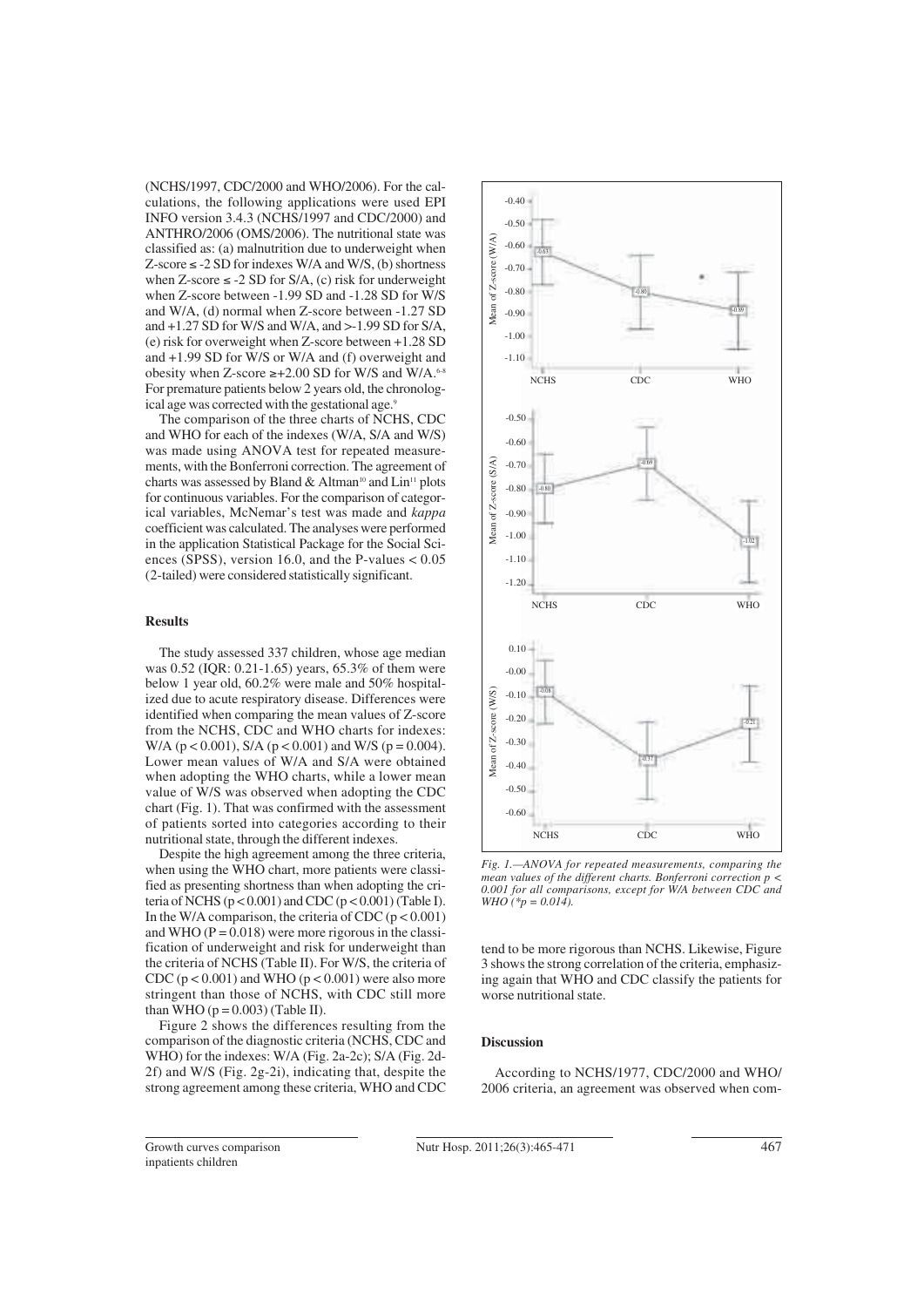| <b>Table I</b>                                                                                                      |  |
|---------------------------------------------------------------------------------------------------------------------|--|
| Agreement of classification criteria NCHS/1977, CDC/2000 and WHO/2006 for S/A in children of $\leq 5$ years of age, |  |
| considering shortness of patients presenting Z-score $\leq 2.0$ SD. Data presented in absolunte numbers (n = 337)   |  |

|               | shortness | not shortness | p       | kappa    |  |  |
|---------------|-----------|---------------|---------|----------|--|--|
|               |           | CDC           |         |          |  |  |
| <b>NCHS</b>   |           |               |         |          |  |  |
| shortness     | 45        | 8             |         |          |  |  |
| not shortness | 4         | 280           | 0.388   | $0.861*$ |  |  |
|               |           | <b>WHO</b>    |         |          |  |  |
| <b>NCHS</b>   |           |               |         |          |  |  |
| shortness     | 53        | $\Omega$      |         |          |  |  |
| not shortness | 23        | 261           | < 0.001 | $0.781*$ |  |  |
|               |           | <b>WHO</b>    |         |          |  |  |
| CDC           |           |               |         |          |  |  |
| shortness     | 49        | $\Omega$      |         |          |  |  |
| not shortness | 27        | 261           | < 0.001 | $0.738*$ |  |  |

\*P < 0.001;NCHS: National Center Health Statistics; CDC: Centers for Disease Control and Prevention; WHO: World Health Organization.

**Table II** *Agreement of classification criteria NCHS/1977, CDC/2000 and WHO/2006 for W/A and W/S in children of* - *5 years of age. Data presented in absolunte numbers (n = 337)*

|             |                                                |                                                          |                                                      |                                        | W/A                                                  |                                                    |                  |          |                                                       |                                                      |                                               | W/S                                                       |                                                          |         |          |
|-------------|------------------------------------------------|----------------------------------------------------------|------------------------------------------------------|----------------------------------------|------------------------------------------------------|----------------------------------------------------|------------------|----------|-------------------------------------------------------|------------------------------------------------------|-----------------------------------------------|-----------------------------------------------------------|----------------------------------------------------------|---------|----------|
| CDC         |                                                |                                                          |                                                      |                                        |                                                      |                                                    |                  |          |                                                       |                                                      |                                               |                                                           |                                                          |         |          |
|             |                                                | UW                                                       | UW<br>risk                                           | Normal                                 | OW<br>risk                                           | OW/<br>obese                                       | $\boldsymbol{p}$ | Kappa    | UW                                                    | UW<br>risk                                           | Normal                                        | OW<br>risk                                                | OW/<br>obese                                             | p       | Kappa    |
| <b>NCHS</b> | UW<br>UW risk<br>normal<br>OW risk<br>OW/obese | 48<br>13<br>$\theta$<br>$\overline{0}$<br>$\overline{0}$ | $\theta$<br>43<br>17<br>$\theta$<br>$\boldsymbol{0}$ | $\theta$<br>3<br>185<br>$\theta$       | $\mathbf{0}$<br>$\mathbf{0}$<br>3<br>13<br>3         | $\theta$<br>$\theta$<br>$\theta$<br>$\overline{7}$ | < 0.001          | $0.797*$ | 18<br>15<br>5<br>$\boldsymbol{0}$<br>$\boldsymbol{0}$ | $\theta$<br>12<br>29<br>$\theta$<br>$\boldsymbol{0}$ | 205<br>3<br>$\mathbf{0}$                      | $\mathbf{0}$<br>$\mathbf{0}$<br>4<br>20<br>$\overline{2}$ | $\theta$<br>$\overline{0}$<br>$\theta$<br>$\theta$<br>13 | < 0.001 | $0.627*$ |
|             |                                                |                                                          |                                                      |                                        |                                                      |                                                    | <b>WHO</b>       |          |                                                       |                                                      |                                               |                                                           |                                                          |         |          |
| <b>NCHS</b> | UW<br>UW risk<br>normal<br>OW risk<br>OW/obese | 46<br>20<br>4<br>$\theta$<br>$\overline{0}$              | 6<br>24<br>24<br>$\theta$<br>$\theta$                | $\theta$<br>15<br>173<br>4<br>$\theta$ | $\theta$<br>$\theta$<br>$\overline{4}$<br>10<br>1    | $\theta$<br>$\theta$<br>$\theta$<br>9              | 0.018            | $0.606*$ | 16<br>12<br>7<br>$\mathbf{0}$<br>$\theta$             | 3<br>11<br>25<br>$\overline{0}$<br>$\boldsymbol{0}$  | $\theta$<br>5<br>202<br>$\theta$              | $\theta$<br>$\theta$<br>9<br>21<br>$\mathbf{0}$           | $\boldsymbol{0}$<br>0<br>$\theta$<br>15                  | < 0.001 | $0.620*$ |
|             |                                                |                                                          |                                                      |                                        |                                                      |                                                    | <b>WHO</b>       |          |                                                       |                                                      |                                               |                                                           |                                                          |         |          |
| CDC         | UW<br>UW risk<br>normal<br>OW risk<br>OW/obese | 50<br>15<br>$\theta$<br>$\theta$                         | 11<br>28<br>15<br>$\theta$<br>$\theta$               | $\theta$<br>17<br>168<br>7<br>$\theta$ | $\mathbf{0}$<br>$\theta$<br>5<br>8<br>$\overline{c}$ | $\theta$<br>$\theta$<br>$\theta$<br>4<br>6         | 0.740            | 0.627    | 29<br>3<br>3<br>$\mathbf{0}$<br>$\mathbf{0}$          | 9<br>27<br>5<br>$\theta$<br>$\overline{0}$           | $\theta$<br>11<br>200<br>$\theta$<br>$\theta$ | $\theta$<br>$\theta$<br>7<br>24<br>$\theta$               | $\theta$<br>0<br>$\theta$<br>3<br>16                     | 0.003   | $0.784*$ |

W/A: weight-for-age index; W/S: weight-for-stature index; CDC:Centers for Disease Control and Prevention;UW: underweight ; UW underweight risk; OW risk: overweight risk; OW: overweight; NCHS: National Center Health Statistics; WHO: World Health Organization;\*: P < 0001.

paring indexes S/A, W/A and W/S, in the classification of hospitalized patients between 0 and 5 years old. Yet, small differences were observed in the mean values of Z-score. Lower values of Z-score, for S/A and W/A, were obtained with the WHO charts, classifying more patients in the categories of shortness and underweight,

suggesting that it is a more useful criterion to screen malnutrition and nutritional risk for hospital admission.

The literature has few references comparing the performance of charts in hospitalized children, especially in Brazilian hospitals. However, studies with different populations of non-hospitalized children obtained sim-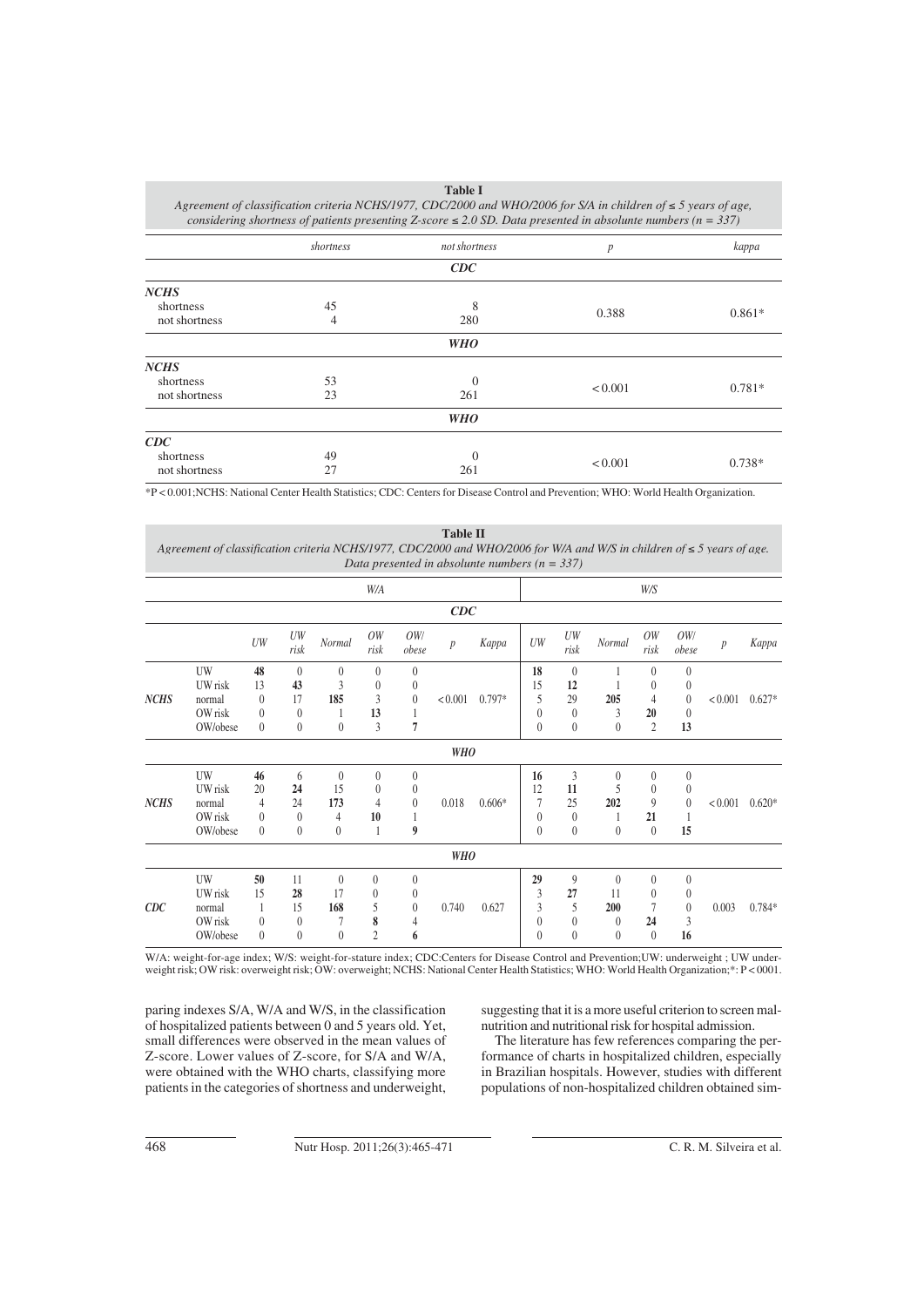

*Fig. 2.—Differences of Z-score for weight/age (A to C), stature/age (D to F) and weight/stature (G to I) through NCHS (A, D, G), CDC (B, E, H) and WHO (C, F, I) charts, along the mean of values obtained with the charts assessed (axis x). The continuous lines show the difference mean and the broken lines show ± 1.96 standard deviation of the difference mean (Bland & Altman plot).*

ilar data to those found in this study. Torres et al<sup>12</sup> showed similar data to ours when evaluating impaired growth in preschool non-hospitalized children using the CDC 2000 and WHO 2006 criteria. They observed more weight reduction (W/S) and stature reduction (S/A) when using the WHO criteria, although these differences were not significant in the statistical perspective in any group age. On the other hand, in the Multicentre Growth Reference Study (MGRS) elaborated by the WHO,<sup>13</sup> non-hospitalized children had the diagnosis of nutritional impairment earlier when using the WHO standard.

In a posterior study, Onis et al.<sup>14</sup> compared the WHO and NCHS growth charts and found higher malnutrition in W/A in the first six months of life, when based on the WHO standard. The prevalence of 2.5 times higher when compared to the criteria of NCHS. The same was observed in S/A, the prevalence of stunting was higher in all ages when the WHO standard was adopted. For W/S, during the first six months of life, the prevalence of wasting and severe wasting using the WHO standard was, respectively, 2.5 and 3.5 times those estimated using the NCHS reference. Likewise, when comparing the CDC and WHO charts, the WHO group<sup>15</sup> found higher malnutrition when the WHO criteria were adopted. Such data agree with the results of this study, emphasizing that the age median of the sample for this study was around 6 months old.

Almeida et al.16 evaluated 841 Brazilian non-hospitalized children of max. five years old through four methods. Just like us, the authors showed agreement when comparing the methods, confirming that, in large groups of children dispersed in the population presenting several degrees of malnutrition, different methods are highly correlated. Yet, caution should be considered in individual assessment, as different methods can reproduce different scores to the same child.

With the purpose of studying shortness and underweight, Schwartz et al.<sup>17</sup> conducted a study with a cohort of 289 African children up to the 15th month after their birth, using the WHO, CDC and NCHS growth charts. The highest incidence of underweight at the 3rd month of age was identified with the adoption of the WHO charts in relation to CDC (4% *vs.*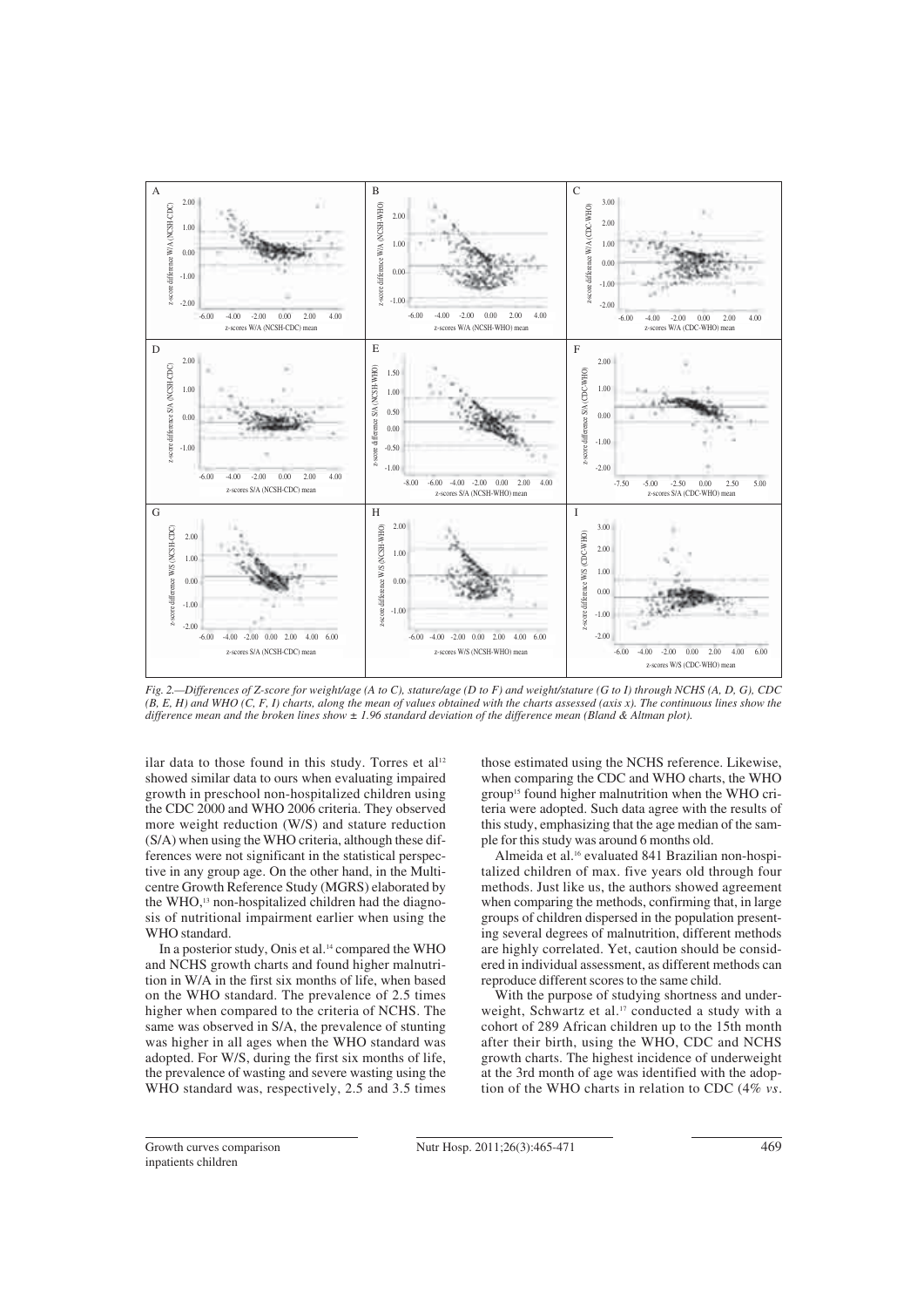

*Fig. 3.—Differences of Z-score for weight/age (A to C), stature/age (D to F) and weight/stature (G to I). The broken lines show what would be the perfect agreement of the methods (angle of 45º of axis Y and X), while the continuous lines indicate the straight line estimated for the agreement found in this study. Each point represents the same patient, assessed through the different criteria.*

1%) and to NCHS (4% *vs.* 0.7%). Similar differences were identified in the evaluations made at the 9th and 15th month of life. Just like in our study, the diagnosis of shortness through the WHO charts was more sensitive in all evaluations.

Mei et al.<sup>18</sup> assessed weight and stature of children between 0 and 59 months of age  $(n = 3.920)$  included in the National Health and Nutrition Examination Survey 1999-2004, unifying the cutoff point of the CDC and WHO charts. The authors found more shortness with the WHO charts.

Malnutrition is a frequent comorbidity at the moment of hospitalization; it can affect one out of 5 children of our context. The early detection of this event can enable a different nutritional attention. In this sense, as a measurement of nutritional screening, despite the strong agreement of the NCHS, CDC and WHO charts, the adoption of the WHO charts seems to be more useful to detect the highest possible number of malnourished children or children at nutritional risk, who should receive early nutritional interference already at the admission.

#### **Conclusion**

Despite the strong agreement of the 3 charts, the adoption of the WHO charts seems to be more helpful for the children's nutritional screening for hospital admission, as it enables to detect a higher number of malnourished children or at nutritional risk, who will benefit from an early intervention.

#### **References**

- 1. Zeferino AMB, Barros Filho AA, Bettiol H, Barbieri MA. Acompanhamento do crescimento. *Jornal de Pediatria* 2003; 79 (Suppl. 1): S23-32.
- National Center for Health Statistics. Growth curves for children birth to 18 years: United States Department of Health Education and Welfare, Vital and Health Statistics; 1977 Series 11. Nb.165.
- 3. National Health and Nutrition Examination Survey. 2000 CDC Growth Charts: United States Site internet. Hyattsville: Centers for Disease Control and Prevention. http://www.cdc.gov/ growthcharts. Access: 06/07/2009.
- WHO child growth standards: methods and development: length/height-for-age, weight-for-age, weight-for-length,